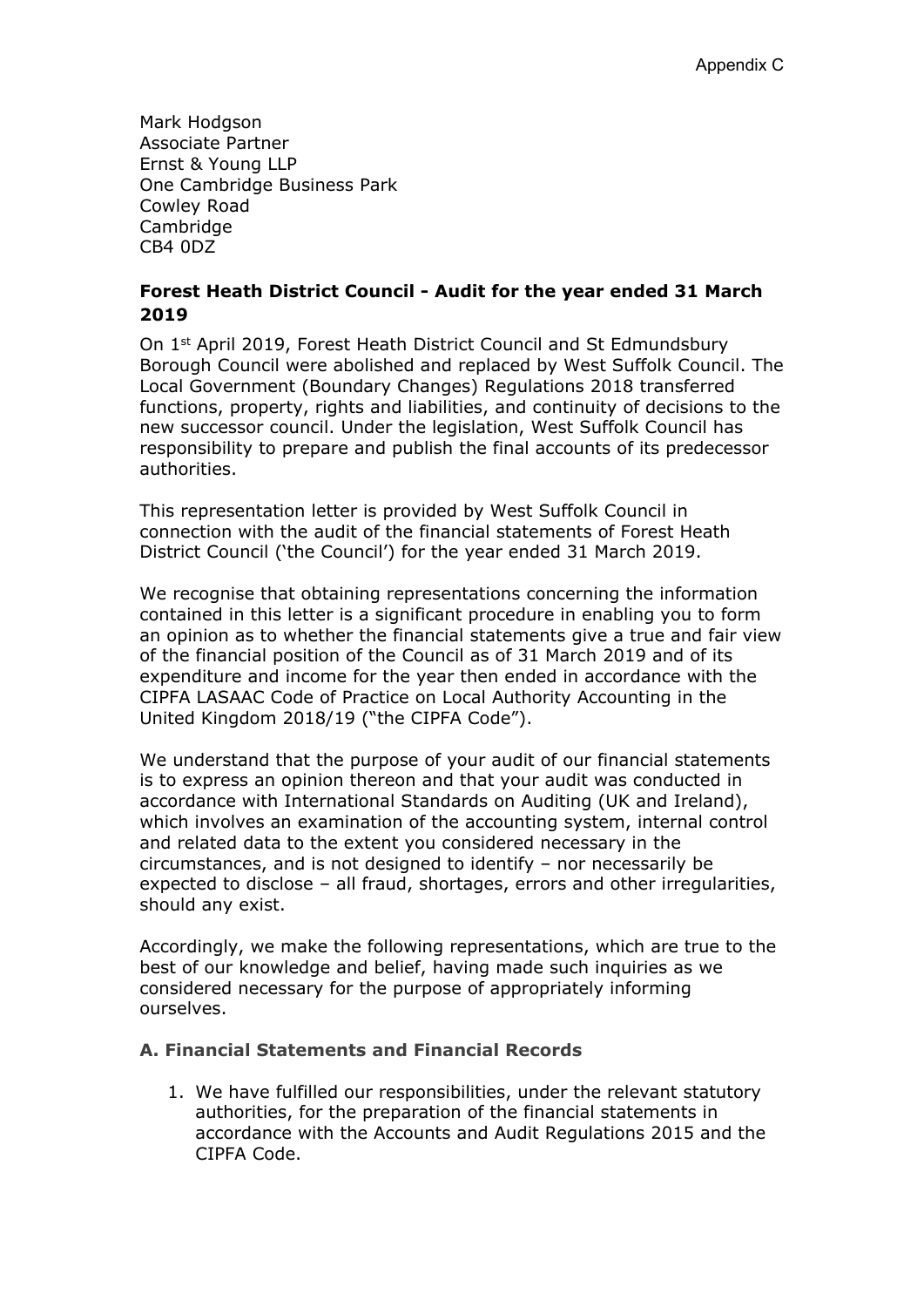- 2. We acknowledge as members of management of the Council, our responsibility for the fair presentation of the financial statements which, we believe, give a true and fair view of the financial position, financial performance and cash flows of the Council in accordance with the CIPFA Code and are free of material misstatements, including omissions. We have approved the financial statements.
- 3. We confirm that the Responsible Officer has:
- Reviewed the accounts;
- Reviewed all relevant written assurances relating to the accounts; and
- Made other enquires as appropriate.
- 4. We confirm that the significant accounting policies adopted in the preparation of the financial statements are appropriately described in the financial statements.
- 5. As members of management of the Council, we believe that the Council has a system of internal controls adequate to enable the preparation of accurate financial statements in accordance with the CIPFA Code, that are free from material misstatement, whether due to fraud or error.
- 6. We believe that the effects of any unadjusted audit differences, summarised in your Audit Results Report, accumulated by us during the current audit and pertaining to the latest period presented are immaterial, both individually and in the aggregate, to the financial statements taken as a whole.

#### **B. Non-compliance with law and regulations, including fraud**

- 1. We acknowledge that we are responsible to determine that the Council's activities are conducted in accordance with laws and regulations and that we are responsible for identifying and addressing any non-compliance with applicable laws and regulations, including fraud.
- 2. We acknowledge our responsibility for the design, implementation and maintenance of internal controls to prevent and detect fraud.
- 3. We have disclosed to you the results of your assessment of the risk that the financial statements may be materially misstated as a result of fraud.
- 4. We have no knowledge of any identified or suspected noncompliance with laws or regulations, including fraud that may have affected the Council (regardless of the source or form and including without limitation, any allegations by "whistleblowers"), including non-compliance matters:
- involving financial statements;
- related to laws and regulations that have a direct effect on the determination of material amounts and disclosures in the Council's financial statements;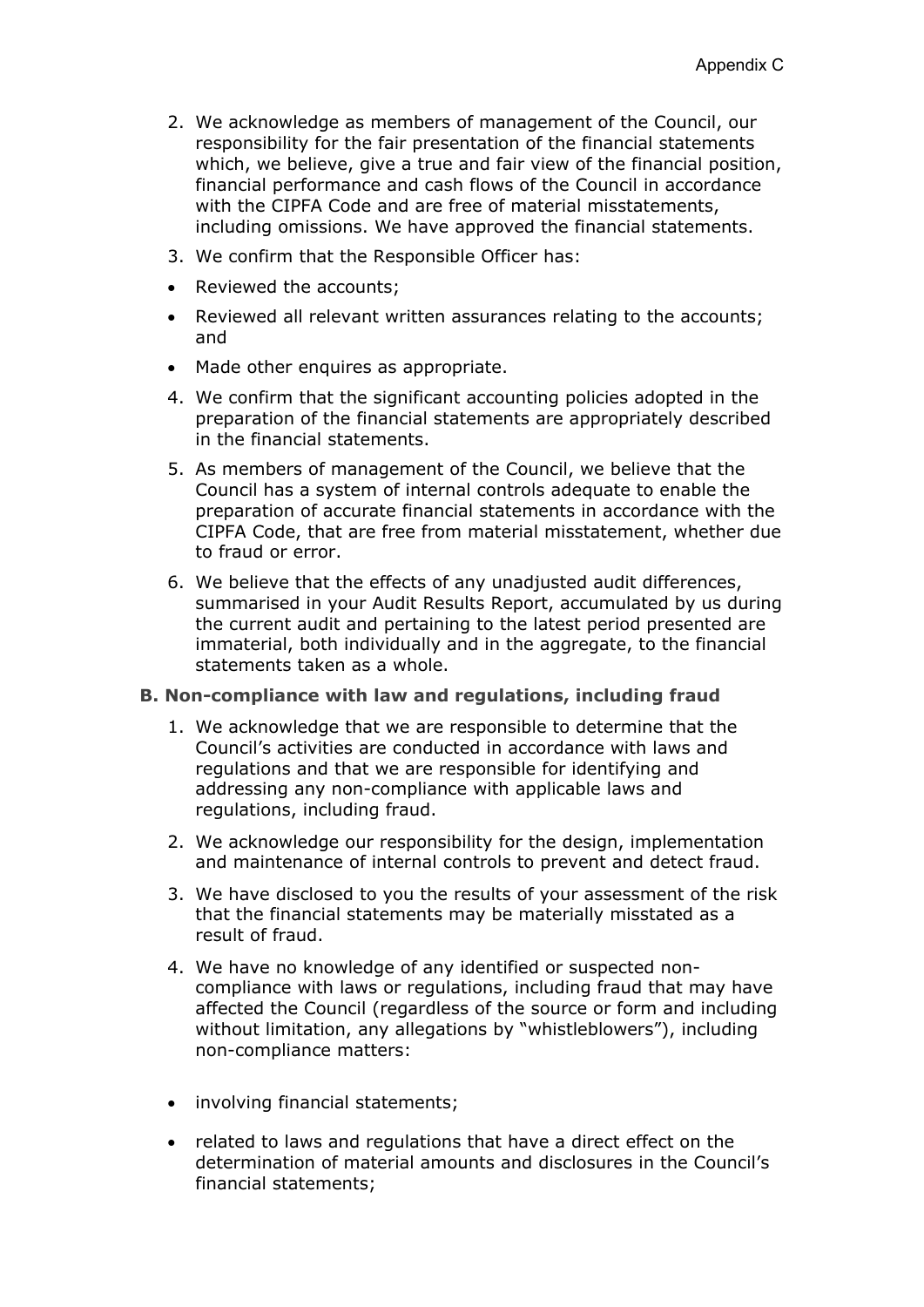- related to laws and regulations that have an indirect effect on amounts and disclosures in the financial statements, but compliance with which may be fundamental to the operations of the Council's activities, its ability to continue to operate, or to avoid material penalties;
- involving management, or employees who have significant roles in internal controls, or others; or
- in relation to any allegations of fraud, suspected fraud or other noncompliance with laws and regulations communicated by employees, former employees, analysts, regulators or others.

### **C. Information Provided and Completeness of Information and Transactions**

- 1. We have provided you with:
- Access to all information of which we are aware that is relevant to the preparation of the financial statements such as records, documentation and other matters as agreed in terms of the audit engagement;
- Additional information that you have requested from us for the purpose of the audit; and
- Unrestricted access to persons within the entity from whom you determined it necessary to obtain audit evidence.
- 2. We have recorded all material transactions in the accounting records and reflected them in the financial statements.
- 3. We have made available all minutes of the meetings of the Council and its relevant committees (or summaries of actions of recent meetings for which minutes have not yet been prepared) held through the year to the most recent meeting on the following date: 25 July 2019.
- 4. We confirm the completeness of information provided regarding the identification of related parties and that we have disclosed the identity of the Council related parties and all the related party relationships and transactions of which we are aware, including sales, purchases, loans, transfers of assets, liabilities and services, leasing arrangements, guarantees, non-monetary transactions and transactions for no consideration for the period ended, as well as related balances due to or from such parties at the year end. We have appropriately accounted for and disclosed such relationships and transactions in the financial statements.
- 5. We believe that the significant assumptions we used in making accounting estimates, including those measured at fair value, are reasonable.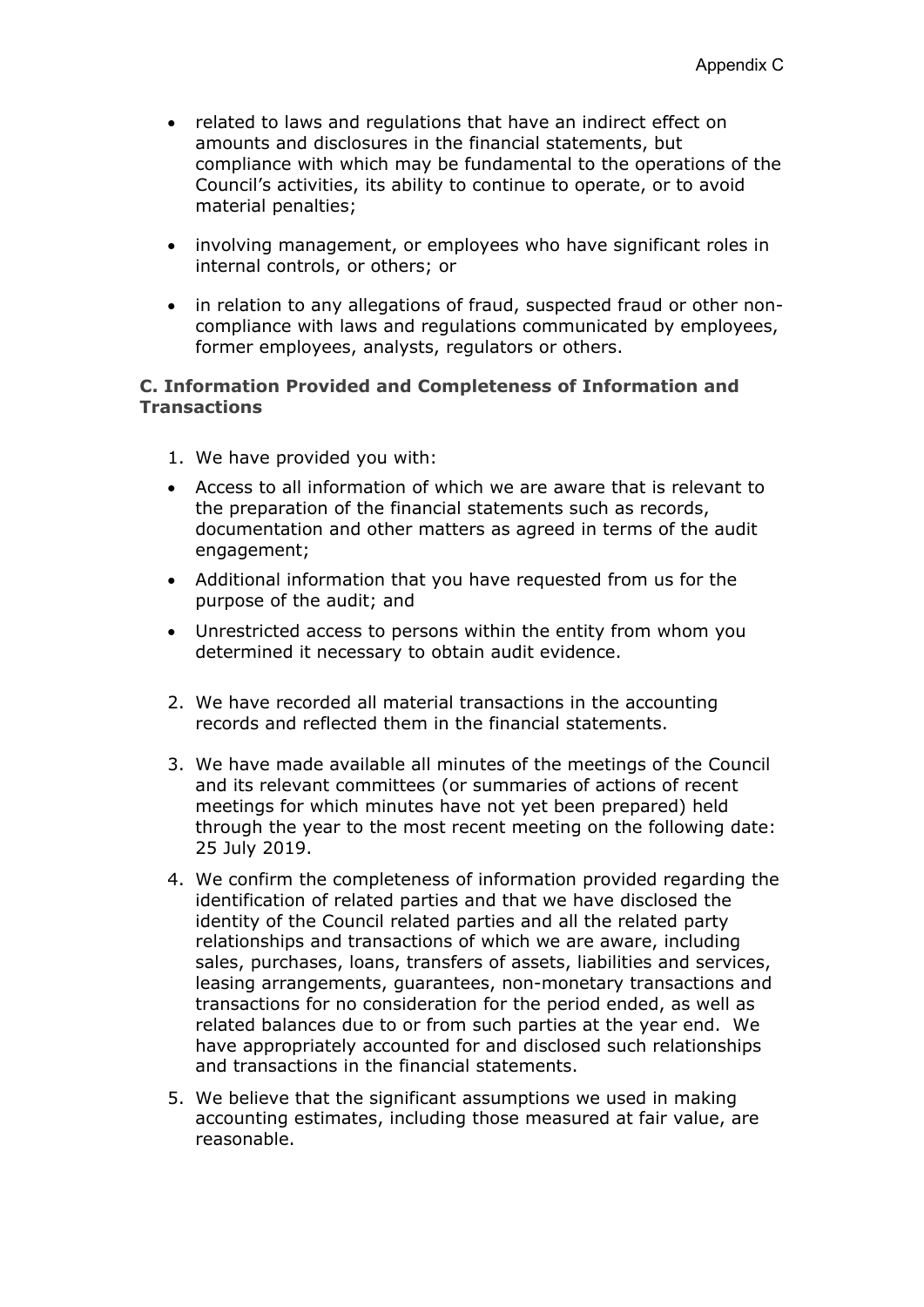6. We have disclosed to you, and the Council has complied with, all aspects of contractual agreements that could have a material effect on the financial statements in the event of non-compliance, including all covenants, conditions or other requirements of all outstanding debt.

## **D. Liabilities and Contingencies**

- 1. All liabilities and contingencies, including those associated with guarantees, whether written or oral, have been disclosed and are appropriately reflected in the financial statements.
- 2. We have informed you of all outstanding and possible litigation and claims, whether or not they have been discussed with legal counsel.
- 3. We have recorded and/or disclosed, as appropriate, all liabilities related litigation and claims, both actual and contingent, and have disclosed in the financial statements all guarantees that we have given to third parties.

#### **E. Subsequent Events**

1. Other than described in the relevant note (Note 5 Events after the Balance Sheet Date) to the Council's financial statements, there have been no events subsequent to the period end which require adjustment of or disclosure in the financial statements or notes thereto.

#### **F. Accounting Estimates**

- 1. We confirm the reasonableness of the significant assumptions used in making the accounting estimates, including those measured at fair value.
- 2. We can confirm that in respect of accounting estimates recognised or disclosed in the financial statements:
- That we believe the measurement processes, including related assumptions and models, used in determining accounting estimates are appropriate and the application of these processes is consistent.
- That the disclosures relating to accounting estimates are complete and appropriate in accordance with the applicable financial reporting framework.
- That the assumptions used in making accounting estimates appropriately reflects our intent and ability to carry out specific courses of action on behalf of the entity, where relevant to the accounting estimates and disclosures.
- That no subsequent event requires an adjustment to the accounting estimates and disclosures included in the financial statements.

#### **G. Expenditure Funding Analysis**

1. We confirm that the financial statements reflect the operating segments reported internally to the Council.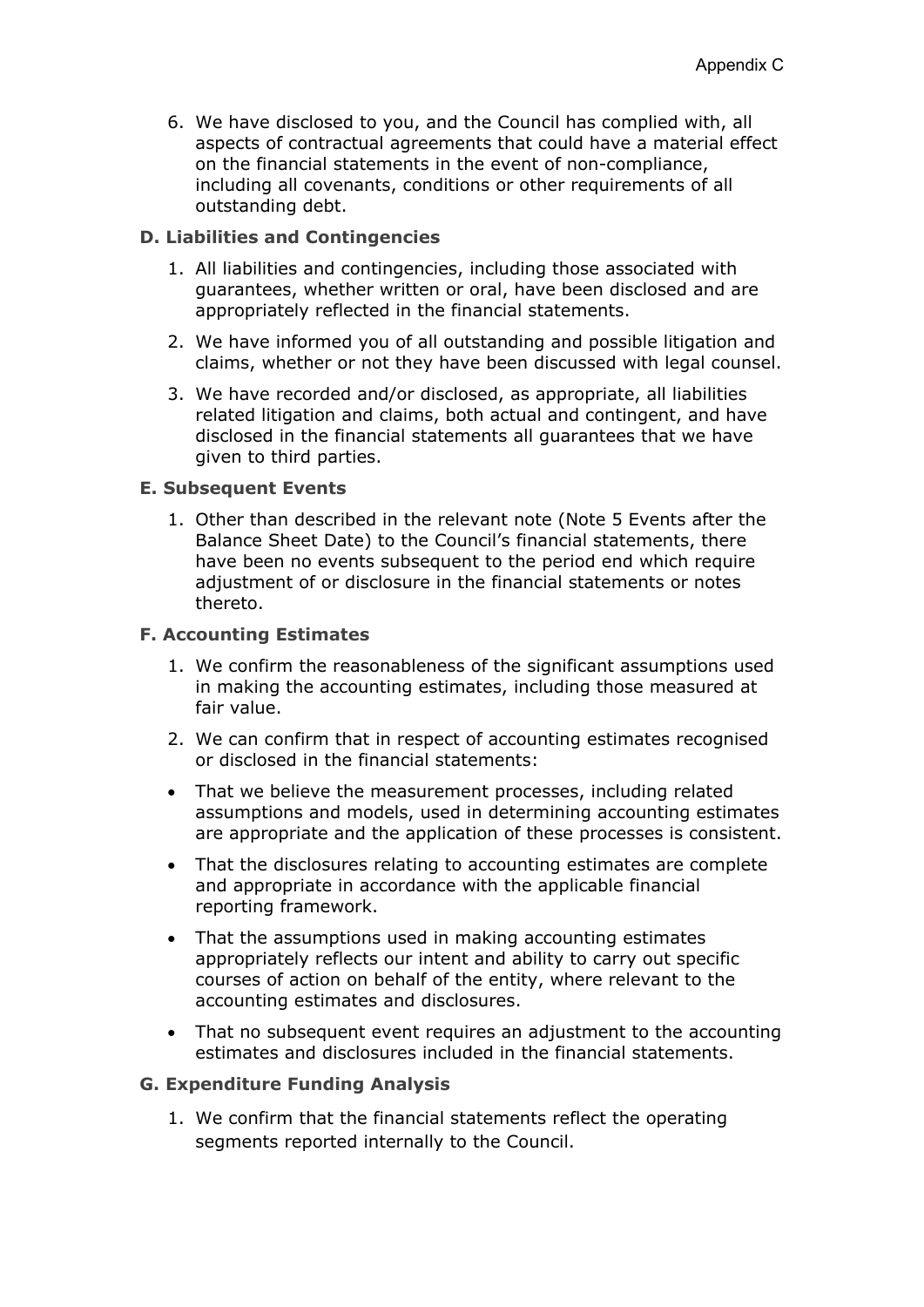## **H. Going Concern**

1. We have made you aware of any issues that are relevant to the Council's ability to continue as a going concern, including significant conditions and events, our plans for future action, and the feasibility of those plans.

# **I. Ownership of Assets**

1. Except for assets capitalised under finance leases, the Council has satisfactory title to all assets appearing in the balance sheet, and there are no liens or encumbrances on the Council's assets, nor has any asset been pledged as collateral. All assets to which the Council has satisfactory title appear in the balance sheet.

## **J. Reserves**

1. We have properly recorded or disclosed in the council financial statements the useable and unusable reserves.

# **K. Valuation of Property, Plant and Equipment Assets**

- 1. We agree with the findings of the experts engaged to evaluate the values of the Council's land and buildings and have adequately considered the qualifications of the experts in determining the amounts and disclosures included within the Council's financial statements and the underlying accounting records. We did not give or cause any instructions to be given to the experts with respect to the values or amounts derived in an attempt to bias their work, and we are not otherwise aware of any matters that have had an effect on the independence or objectivity of the experts.
- 2. We believe that the measurement processes, including related assumptions and models, used to determine the accounting estimate(s) have been consistently applied and are appropriate in the context of the CIPFA LASAAC Code of Practice on Local Authority Accounting in the United Kingdom 2017/18.
- 3. We confirm that the significant assumptions used in making the valuation of assets appropriately reflect our intent and ability to carry out specific courses of action on behalf of the entity.
- 4. We confirm that the disclosures made in the council financial statements with respect to the accounting estimate(s) are complete and made in accordance with the CIPFA LASAAC Code of Practice on Local Authority Accounting in the United Kingdom 2017/18.
- 5. We confirm that no adjustments are required to the accounting estimate(s) and disclosures in the council financial statements due to subsequent events.
- 6. We confirm that we have performed a desktop review of all assets not subject to revaluation as part of the 5 year rolling programme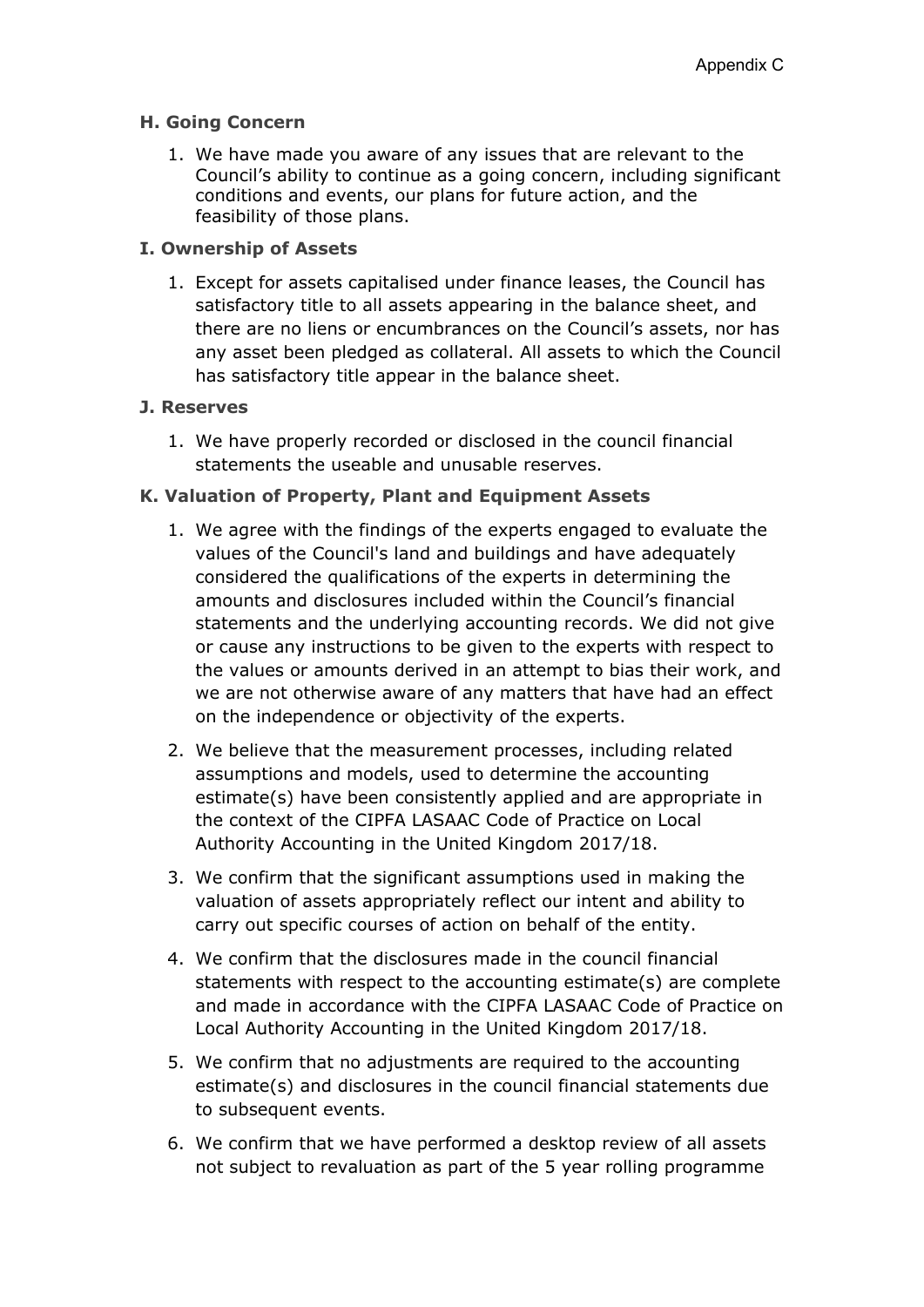for valuations and that each asset category is not materially misstated.

7. We confirm that for assets carried at historic cost, that no impairment is required.

#### **L. Retirement Benefits**

- 1. On the basis of the process established by us and having made appropriate enquiries, we are satisfied that the actuarial assumptions underlying the scheme liabilities are consistent with our knowledge of the business. All significant retirement benefits and all settlements and curtailments have been identified and properly accounted for.
- 2. We agree with the findings of the specialists that we engaged to evaluate the Valuation of Pension Liabilities and have adequately considered the qualifications of the specialists in determining the amounts and disclosures included in the council financial statements and the underlying accounting records. We did not give or cause any instructions to be given to the specialists with respect to the values or amounts derived in an attempt to bias their work, and we are not otherwise aware of any matters that have had an effect on the independence or objectivity of the specialists.
- 3. We believe that the measurement processes, including related assumptions and models, used to determine the accounting estimate(s) have been consistently applied and are appropriate in the context of the CIPFA Code.
- 4. We confirm that the significant assumptions used in making the valuation of the pension liability appropriately reflect our intent and ability to carry out specific courses of action on behalf of the entity.
- 5. We confirm that the disclosures made in the council financial statements with respect to the accounting estimate(s) are complete and made in accordance with the CIPFA Code.
- 6. We confirm that no adjustments are required to the accounting estimate(s) and disclosures in the council financial statements due to subsequent events.

## **M. Other Information**

- 1. We acknowledge our responsibility for the preparation of the other information. The other information comprises the Narrative Report included in the Statement of Accounts 2018/2019.
- 2. We confirm that the content contained within the other information is consistent with the financial statements.

#### **N. Specific Representations**

1. There are no specific representations in addition to those above.